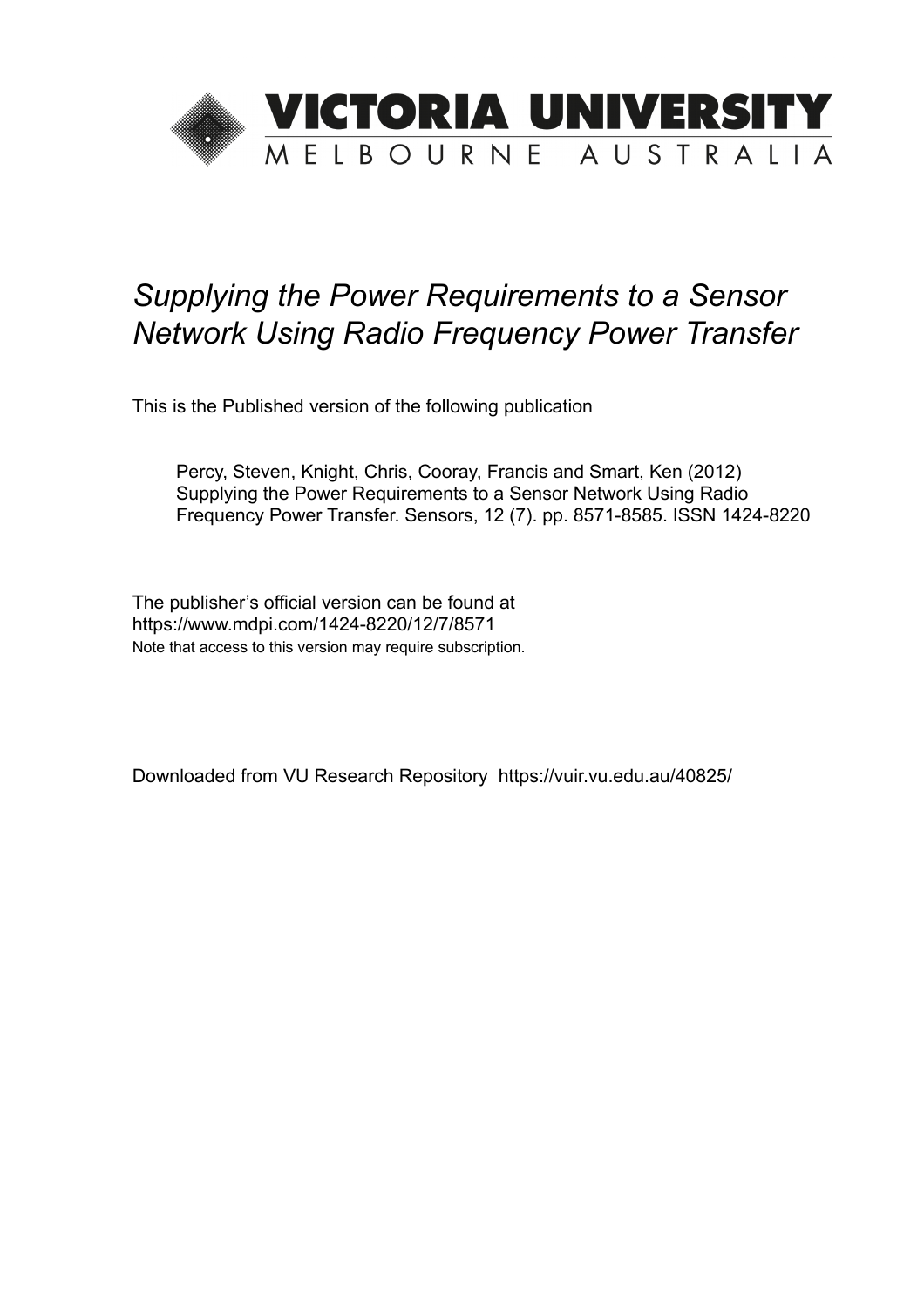## **OPEN ACCESS**

*sensors* **ISSN 1424-8220** www.mdpi.com/journal/sensors

*Article*

## **Supplying the Power Requirements to a Sensor Network Using Radio Frequency Power Transfer**

**Steven Percy <sup>1</sup> , Chris Knight 1, \*, Francis Cooray <sup>2</sup> and Ken Smart <sup>2</sup>**

- <sup>1</sup> Commonwealth Industrial Research Organisation (CSIRO), P.O. Box 330, Newcastle, NSW 2300, Australia; E-Mail: steven.percy@csiro.au
- <sup>2</sup> Commonwealth Scientific and Industrial Research Organisation (CSIRO), P.O. Box 76, Epping, NSW 1710, Australia; E-Mails: crfsc@optusnet.com.au (F.C.); ken.smart@csiro.au (K.S.)
- **\*** Author to whom correspondence should be addressed; E-Mail: chris.knight@csiro.au; Tel.: +61-2-4960-6049.

*Received: 11 May 2012; in revised form: 12 June 2012 / Accepted: 12 June 2012 / Published: 26 June 2012*

**Abstract:** Wireless power transmission is a method of supplying power to small electronic devices when there is no wired connection. One way to increase the range of these systems is to use a directional transmitting antenna, the problem with this approach is that power can only be transmitted through a narrow beam and directly forward, requiring the transmitter to always be aligned with the sensor node position. The work outlined in this article describes the design and testing of an autonomous radio frequency power transfer system that is capable of rotating the base transmitter to track the position of sensor nodes and transferring power to that sensor node. The system's base station monitors the node's energy levels and forms a charge queue to plan charging order and maintain energy levels of the nodes. Results show a radio frequency harvesting circuit with a measured S11 value of −31.5 dB and a conversion efficiency of 39.1%. Simulation and experimentation verified the level of power transfer and efficiency. The results of this work show a small network of three nodes with different storage types powered by a central base node.

**Keywords:** radio; supercapacitor; wireless power; track; position; energy scavenging; energy transfer; impedance matching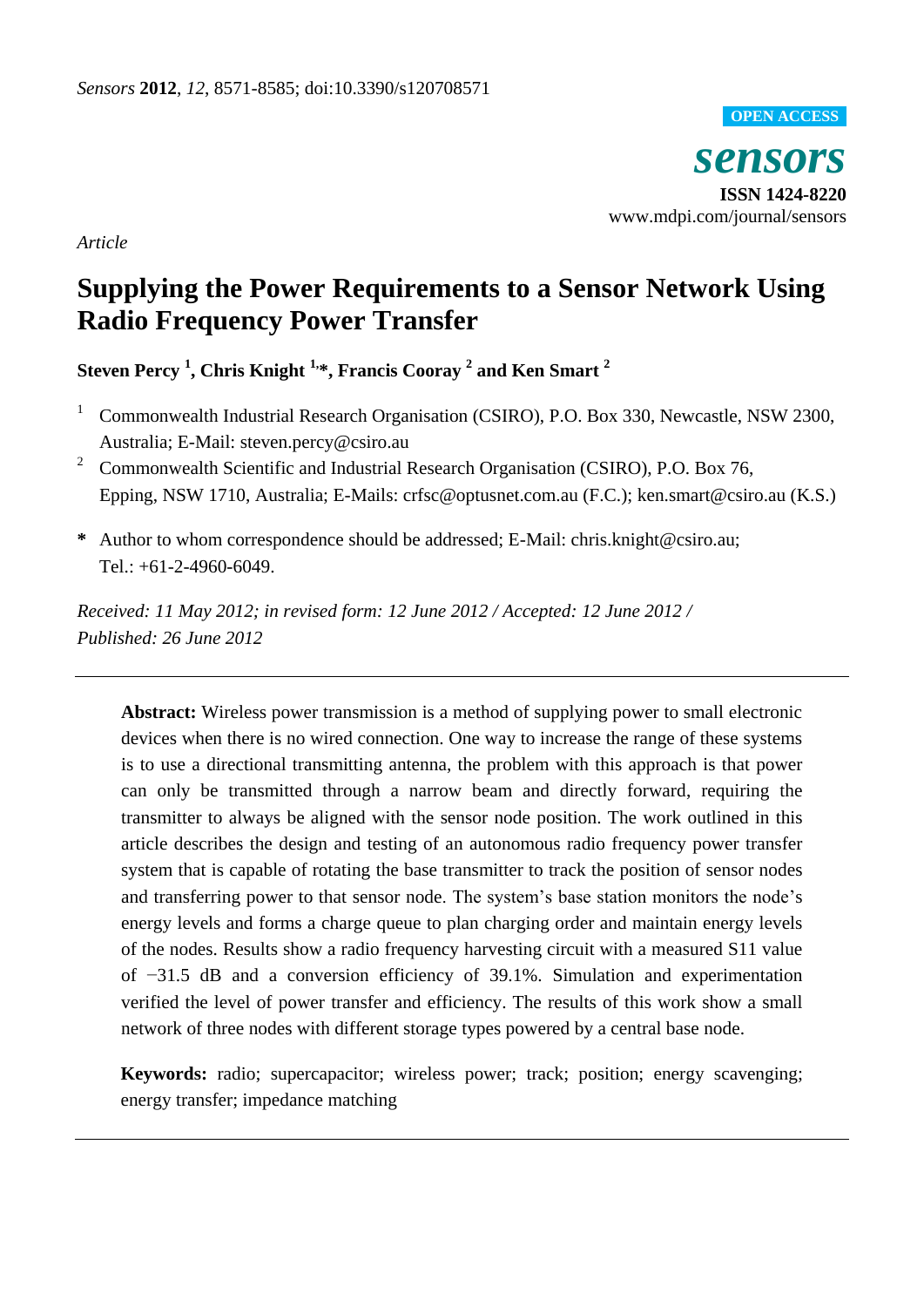## **1. Introduction**

As wireless sensor technology develops, there are new applications being found causing networks to be situated in locations where direct connection or easy access to the node is not possible. Examples of these locations include rainforest regeneration monitoring under dense tree foliage, inside buildings for comfort sensing, in mineshafts for safety monitoring, inside enclosed structures for structural monitoring or attached to animals for position and health monitoring [\[1\]](#page-15-0). Usually inaccessible sensor nodes are fitted with large capacity batteries that can supply power for the nominated lifetime of the sensor node. This can become impractical where size, weight and long operation are important for the sensor network. One solution to this problem is by harvesting ambient energy to supply or extend the sensor nodes' lifetime. However, power will have to be supplied remotely when there is no source of ambient energy at the location of the sensor node. This has led to research into power transmission through ultra high frequency (UHF) radio waves.

The use of radio waves for power transfer is not a new concept. Radio Frequency (RF) power transmission dates back to experiments by Heinrich Hertz in 1886, where he demonstrated that by using two similar antennas, one to transmit and one to receive, radio waves could propagate through free space [\[2\]](#page-15-1). Throughout the past 50 years as amplifier, antenna and rectification technologies advanced, research has been applied to high power RF transfer; Brown [\[2\]](#page-15-1) gives a detailed discussion of this early work. Included in this discussion was work on an airborne microwave powered platform and development of a theoretical approach to convert solar radiation on an orbiting satellite to ground based electrical power [\[3\]](#page-15-2).

UHF wireless power transfer is also used in radio frequency identification (RFID) [\[4,](#page-15-3)[5\]](#page-15-4). In the normal operation of these devices, a RFID reader transmits the UHF signal and a receiving antenna connected to a Dickson voltage multiplier converts the UHF signal to a DC voltage capable of powering up a logic circuit. The logic circuit controls a phase modulator circuit to modulate a small amount of information into the backscattered signal.

In recent times, powering of wireless sensors or small electronic devices using radio frequency power has been the focus of most researchers. A great deal of this research aims to harvest radio frequency energy from mobile phone towers, television station or Wi-Fi transmitters; examples of these projects include [\[6,](#page-15-5)[7\]](#page-15-6). One problem with this approach is the associated path loss causing a low power density at the receiving point. In this situation, it is possible to receive a usable power if the equivalent receiving area of the antenna is large enough. There are two slightly different approaches to this; the first is the use of multiple antennas and rectifiers and series connection of the harvesting circuits at the DC side [\[6\]](#page-15-5); the second uses a high gain antenna such as a Log-Periodic or Yagi-Uda (Yagi) antenna [\[7\]](#page-15-6). The problem with these approaches is that the receiving antennas become large, heavy and are required to be aligned to the RF source. This limits many of the applications where size, weight and the need to be mobile are important, an example being animal health monitoring.

In [\[7\]](#page-15-6) and described in further detail in [\[8\]](#page-15-7), is the testing and design of a wireless power transfer node that uses a commercially available RFID reader to charge a capacitor to power a microcontroller. The microcontroller will read the sensor data and modulate the information into the back scattered signal in the format that the RFID reader will recognize. These devices are capable of providing sensor information in some of the situations defined in the first paragraph, although when higher processing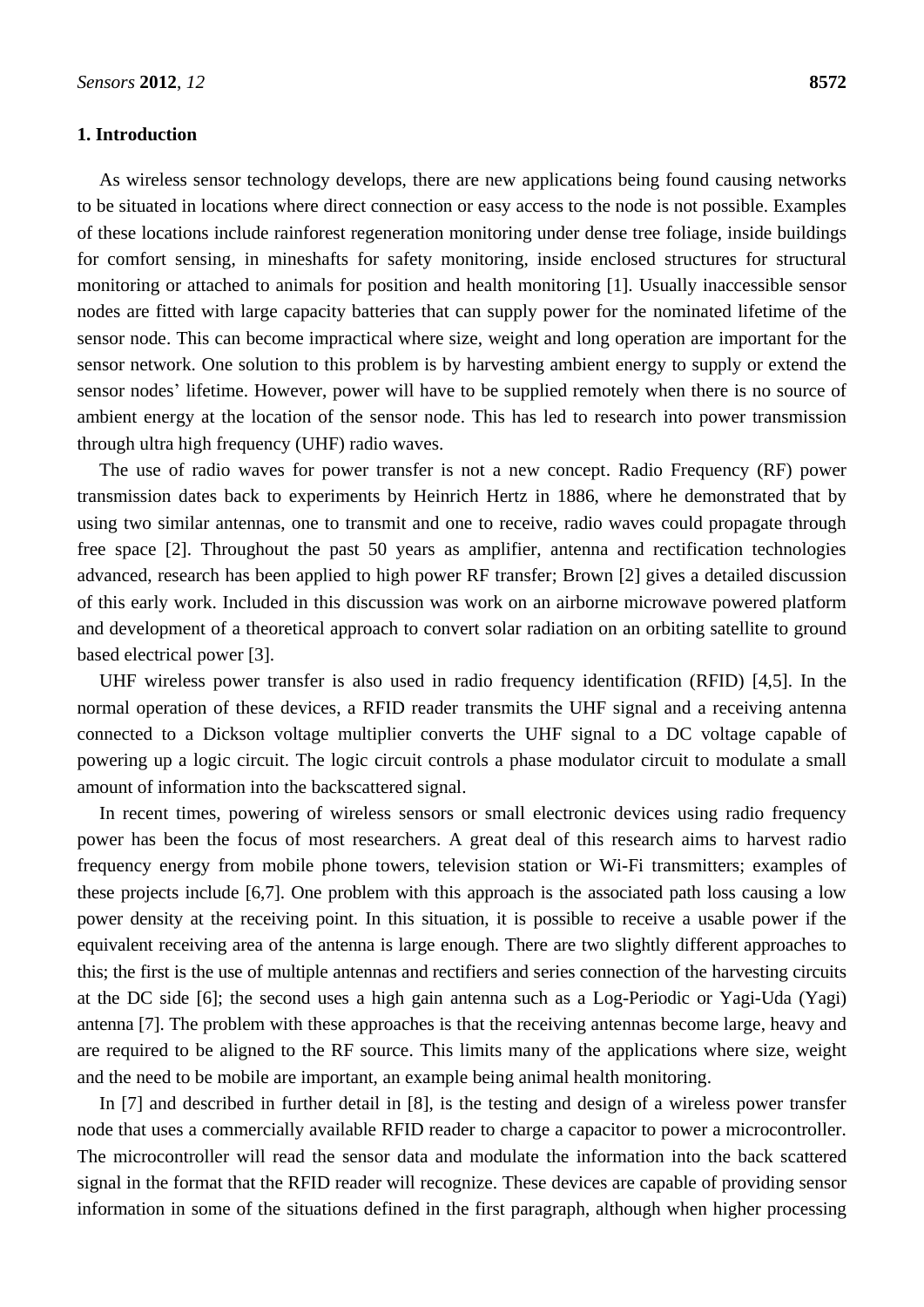power or sensor network functionality is required this solution might not be viable. The noted system, in its current configuration, does not apply autonomous control to decide when or where the RF power is supplied. In order for larger number or higher-powered nodes to operate improvements have to be made, this along with other improvements will be addressed.

Described within this article is a system that will maintain the energy levels of a close range network of sensor nodes by autonomously tracking the position of sensor nodes and supply power to that sensor node. Discussed is the design of the harvesting circuit responsible for capturing the RF energy. An optimum AC to DC conversion efficiency was achieved by selecting an appropriate storage voltage and received RF power for the circuit design. This circuit uses an omni-directional power-receiving antenna allowing it to be mobile within the network. Included in a detailed discussion is the protocol that makes the tracking function possible. Results will be given showing three sensor nodes with different storage technologies for comparison and demonstration of the functionally of the system.

## **2. Wireless Power Transfer System**

There are two node classifications used in the system; leaf nodes are responsible for measuring the sensor information (*i.e.*, temperature), and the base node which is responsible for supplying power to the leaf nodes, managing the energy of the sensor network and logging the sensor data. A cluster of leaf nodes surrounds the base node as shown in Figure 1. The base node controls the azimuth of the transmitting antenna to direct RF power to the receiving node. When a leaf node in the network requires power, it issues a request to the base node, which begins a seek protocol when available for charging. To find a leaf sensor node the protocol rotates the transmitter until the leaf node responds to the base indicating that sufficient power is received. If no nodes in the network require power, the base node shuts down the transmitter to conserve power; more details about this operation are given below. The base and leaf sensor nodes used in this experiment are CSIRO Fleck™3B wireless sensors. These consist of an ATmega128L microcontroller, Nordic RF 905 radio chip, an onboard temperature sensor and connectors for sensor daughter boards; see references [\[10](#page-15-8)[,11\]](#page-15-9) for more details.



**Figure 1.** The RF transfer system setup.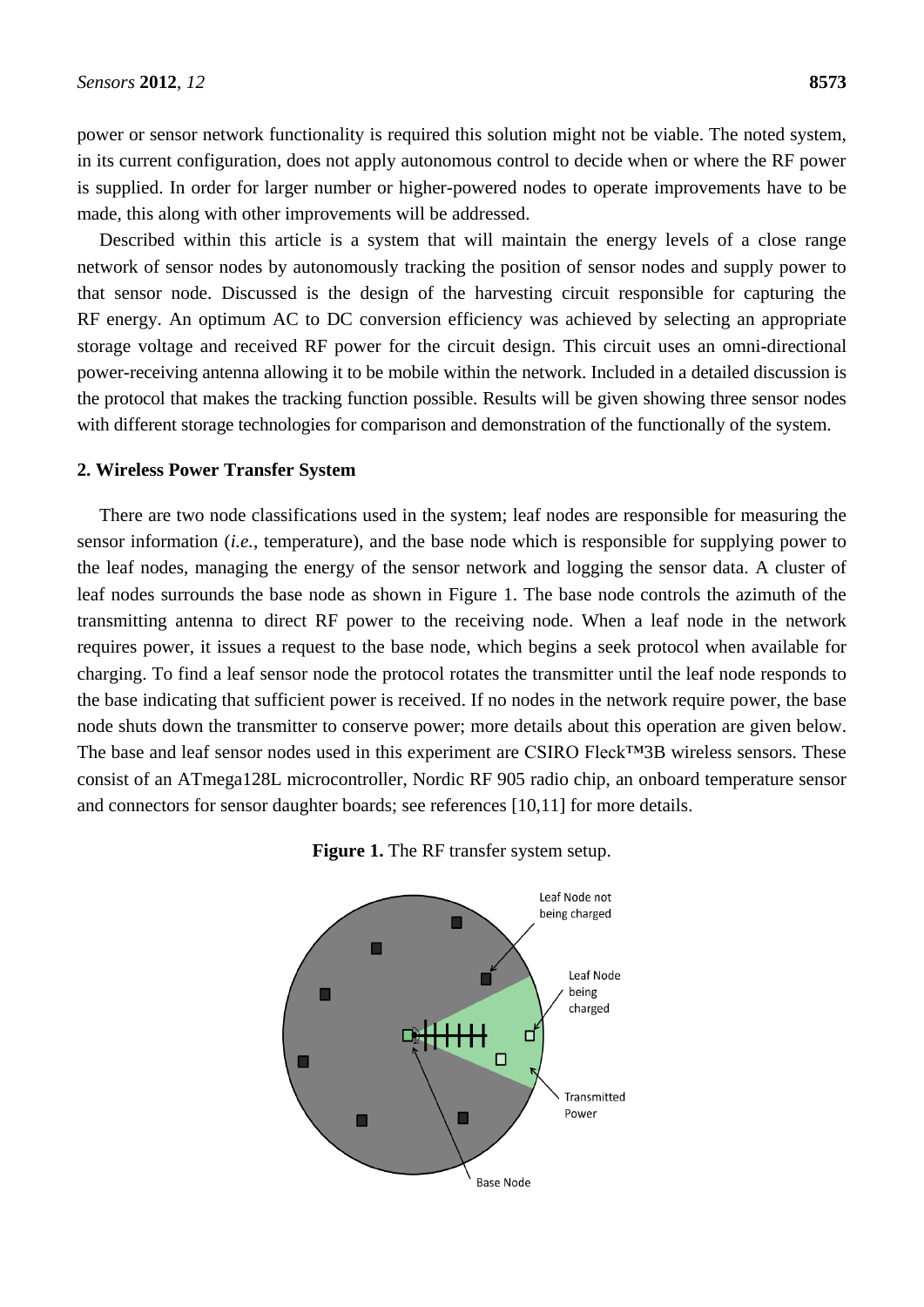## *2.1. Design of the Leaf Nodes*

The design for the harvester circuitry is based around a similar architecture to that used in [\[4–](#page-15-3)[7\]](#page-15-6). This involves the use of an impedance-tuned rectifier circuit to convert the received RF power into a useable DC voltage. Figure 2(a) shows the modules which make up the leaf node's circuit, this consists of a secondary 50  $\Omega$  omni-directional receiving antenna (433 MHz), a high pass impedance matching network, rectifier circuitry, power management, energy storage and a Fleck<sup>TM</sup>3B wireless sensor. The rectifier circuitry selected for this application was a two-stage Dickson voltage multiplier. Karthaus *et al*. [\[5\]](#page-15-4) discusses the benefits of this topology. It also exhibits a clean and simple circuit layout and a manageable impedance change. The harvesting circuit's impedance changes because of different received powers, due to different separation distances and storage device voltages as the battery or supercapacitor charges.

**Figure 2.** The leaf node: (**a**) harvesting circuit block diagram and (**b**) showing the power receiving antenna, harvesting circuit and  $Fleck^{TM}3B$  sensor.



Generally, RFID power harvesting circuits such as described in [\[4](#page-15-3)[,5\]](#page-15-4) only need to produce a voltage sufficient to power up a logic circuit and operate efficiently at low RF power (10–100  $\mu$ W). Conversely, for this application to ensure that continual charging is not needed a much higher received power and different operating voltage range was required so that energy can be stored for later use. The critical component that allows the circuit to operate efficiently to these constrains is the design of the circuit's impedance matching network. An RF input power and storage device voltage had to be selected for the design of this impedance matching network. For this experiment 6 dBm (4 mW) RF input power was selected as a 'nominal power' that the system could provide. As a minimum operating point for the sensor nodes a storage device voltage of 2.5 V was selected as this is the minimum voltage the node will operate at without switching off. The results section will verify the quality of the impedance match as the storage device charges.

To design the inductive and capacitive high pass impedance matching network to these constraints, the series component of the matching network was short-circuited and the shunt component was removed. A network analyser was used to measure the input impedance of the harvesting circuit, this had to be set to a higher input power than the matching network was being designed to operate. Due to the impedance mismatch, the actual power level entering the circuit was lower than the network analyser setting due to the high percentage of RF power reflected. A Smith chart was used to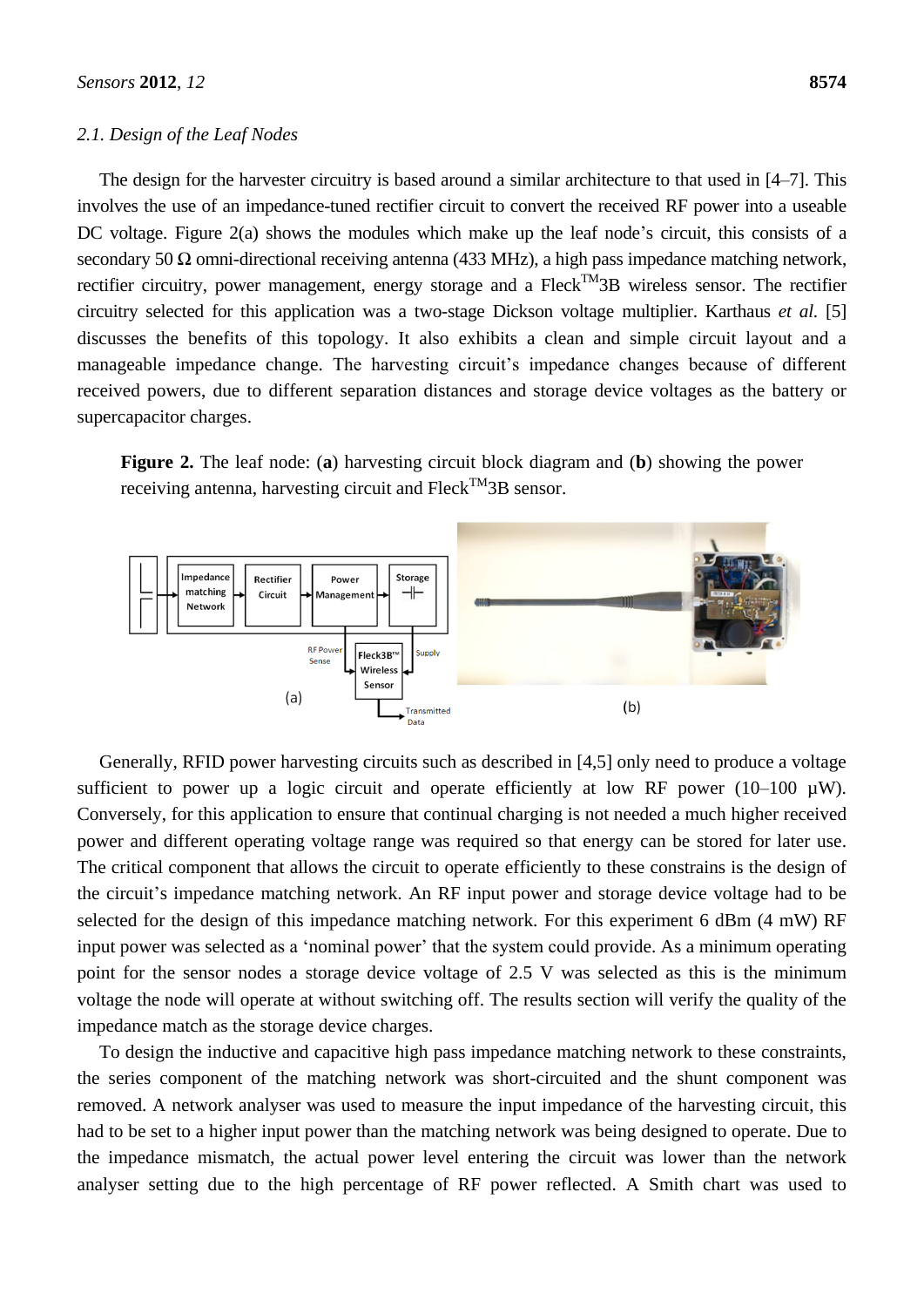determine the lumped component values that provide a 50  $\Omega$  impedance match allowing the maximum RF power to be rectified.

The power management block in Figure 2 performs two functions: it protects the storage device from being over charged and provides a voltage level, which the wireless sensor reads to determine whether RF power is being received at an appropriate level.

For this experiment, omni-directional receiving antennas were used for the leaf nodes. This allows the nodes to be scatted around the base transmitter without concern for the directional gain of these antennas. This is an additional antenna to the onboard antenna used by the  $FLECK^{TM}3B$  wireless sensor. This assists in making the leaf nodes mobile. The use of a higher gain receiving antenna could increase the received power, but this would necessitate careful alignment of the leaf nodes to the base transmitter.

For the system to track the sensor node position, it is critical for the leaf node to sense the level of received RF power at its location. The sense voltage from the power management circuit indicates this, as the higher the received power the higher this voltage will be, Figure 2(a) shows this connection. The  $Fleck^{TM}3B$  wireless sensor monitors the sense voltage and its own storage device voltage using its analog to digital converter. The sensor can make an assessment whether sufficient power is being received to charge its battery if this voltage meets the condition in Equation (1):

$$
V_{\text{sense}} > V_{\text{B}} + V_{\text{F}} \tag{1}
$$

In this expression  $V_B$  is the storage device voltage,  $V_F$  is the forward voltage of the diode used in the circuit (0.7 V in this case). A diode with a very low reverse leakage is required so that the leakage current does not give a false reading for  $V_{\text{sense}}$ , and result in unwanted discharge of the storage device.

## *2.2. Leaf Node Configurations*

Charging of three leaf nodes each with different storage types is included to compare the effects of storage on node operation. The storage types used were two different commercially available supercapacitors and a low capacity commercially available NiMH battery; these three configurations are summarised in Table 1. To halve the equivalent series resistance of the capacitor, two identical supercapacitors were connected in parallel. If this was not done the high series resistance of the Panasonic supercapacitor (100  $\Omega$ ) caused a significant voltage drop during the relatively high current draws needed for sensor data transmissions. This reduces the operating voltage range of the capacitor and as a result reduces the available energy. Two voltage thresholds were set: the lower voltage threshold, used to indicate when charging is required, and the upper voltage threshold, used to indicate when charge is complete. The selection of these thresholds can be such that it encourages the battery or supercapacitor to be cycled to maximise its cycle lifetime. The thresholds in Table 1 Table 1were selected to eliminate overcharging of the storage device and show regular charge cycles. When the node is waiting for a charge, the lower threshold must be high enough that the stored energy does not deplete while in the charging queue. The separation distances shown in Table 1 were used to demonstrate different received power levels and consequently different charging times.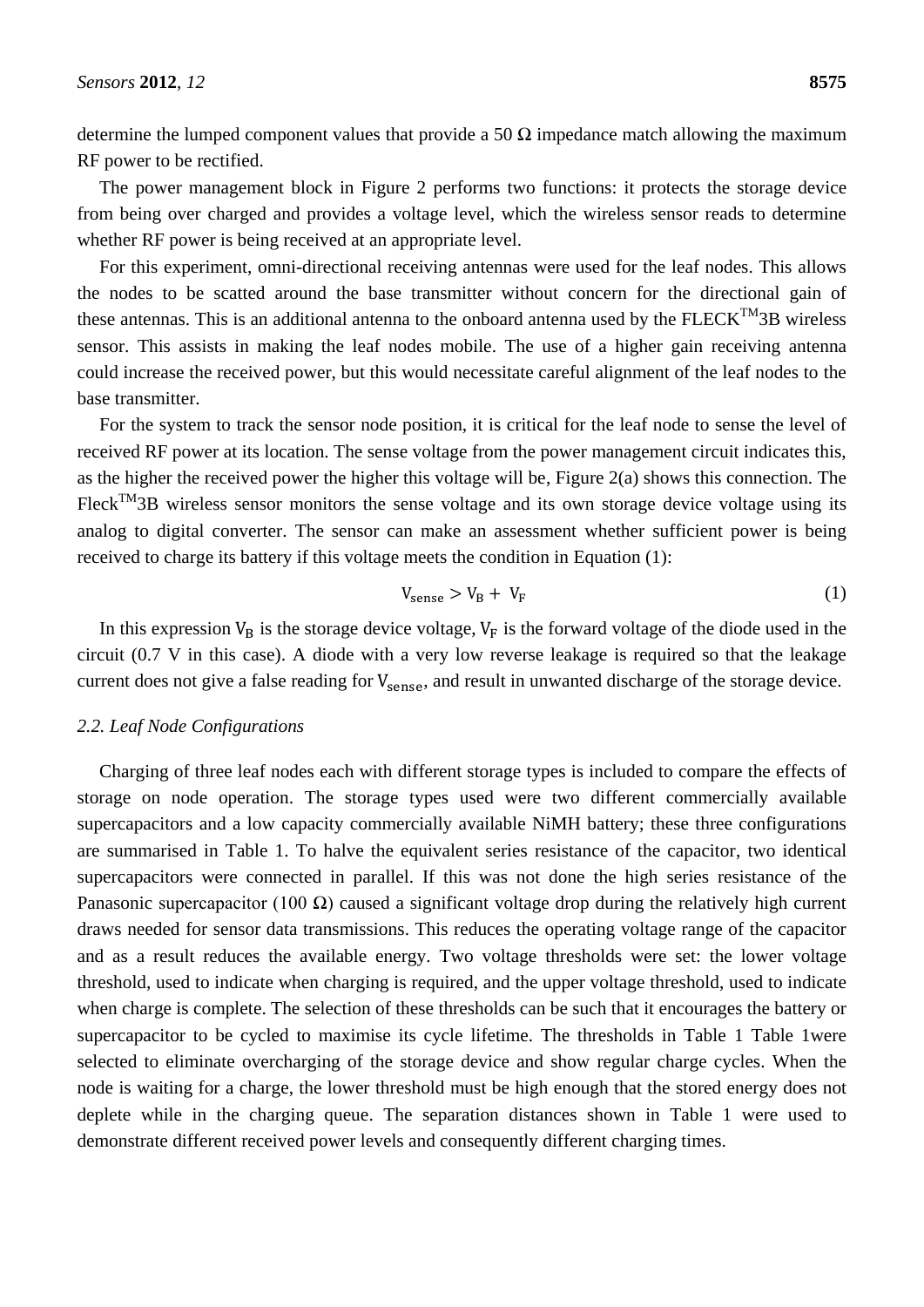| <b>Sensor</b><br><b>Designation</b> | <b>Storage</b><br><b>Type and</b><br><b>Manufacture</b> | Model       | <b>Capacity and</b><br><b>Series</b><br><b>Resistance</b> | Lower<br><b>Trigger</b><br><b>Voltage</b> | <b>Upper</b><br><b>Triggervoltage</b> | <b>B-Antenna to</b><br>L-Antenna<br><b>Separation Distance</b><br>(cm) |
|-------------------------------------|---------------------------------------------------------|-------------|-----------------------------------------------------------|-------------------------------------------|---------------------------------------|------------------------------------------------------------------------|
| <b>SCNode1</b>                      | $Cap$ - $xx$                                            | GS 280      | $2 \times 0.9F$                                           | 3.95V                                     | 4.3 V                                 | 130 cm                                                                 |
|                                     | Supercapacitor                                          |             | $(30 \text{ m}\Omega \text{ each})$                       |                                           |                                       |                                                                        |
|                                     |                                                         |             | [12]                                                      |                                           |                                       |                                                                        |
| <b>SCNode2</b>                      | Panasonic                                               | EECF5R5H105 | $2 \times 1$ F                                            | 3.95 V                                    | 4.3 V                                 | $110 \text{ cm}$                                                       |
|                                     | Supercapacitor                                          |             | $(100 \Omega$ each)                                       |                                           |                                       |                                                                        |
|                                     |                                                         |             | $[13]$                                                    |                                           |                                       |                                                                        |
| <b>BATNode1</b>                     | <b>VARTA</b>                                            | 55602303013 | 70 mAh [14]                                               | 3.75 V                                    | 3.9V                                  | $120 \text{ cm}$                                                       |
|                                     | <b>NiMH</b> Battery                                     |             |                                                           |                                           |                                       |                                                                        |

**Table 1.** Leaf node configurations including storage types and voltage thresholds.

## *2.3. Design of the Base Node*

The base node uses the transmitter structure outlined in Figure 3(a). The function of this design is to autonomously direct RF power to the location of the leaf nodes. A low power commercially available transmitter oscillator with no modulation was used to generate the 433 MHz signal. This signal was increased using an RF amplifier, and the voltage supplies were adjusted to give 20 dBm (100 mW) output power from the RF amplifier. This RF power was transmitted outward using a commercially available directional Yagi antenna.

**Figure 3.** The base node: (**a**) power transmitter circuit and (**b**) the experimental setup showing the base node, the transmitting antenna, the rotator, and two leaf nodes.



One Fleck™3B wireless sensor performs several control functions for the base node. It produces a pulse width modulated control signal to set the azimuth position of the 360° motor that rotates the base node and antenna. It also performs some processing: calculating the angle of rotation based on the received data from the leaf nodes, and managing the leaf node charging order. It switches on and off the base transmitting antenna to conserve power if no node in the network requires charging or is in range.

The base node and transmitter in this experiment was supplied from a desktop DC power supply, this could be replaced with another form of energy harvesting such as solar. Shown in Figure 3(b) is the base, powering one of two visible leaf nodes.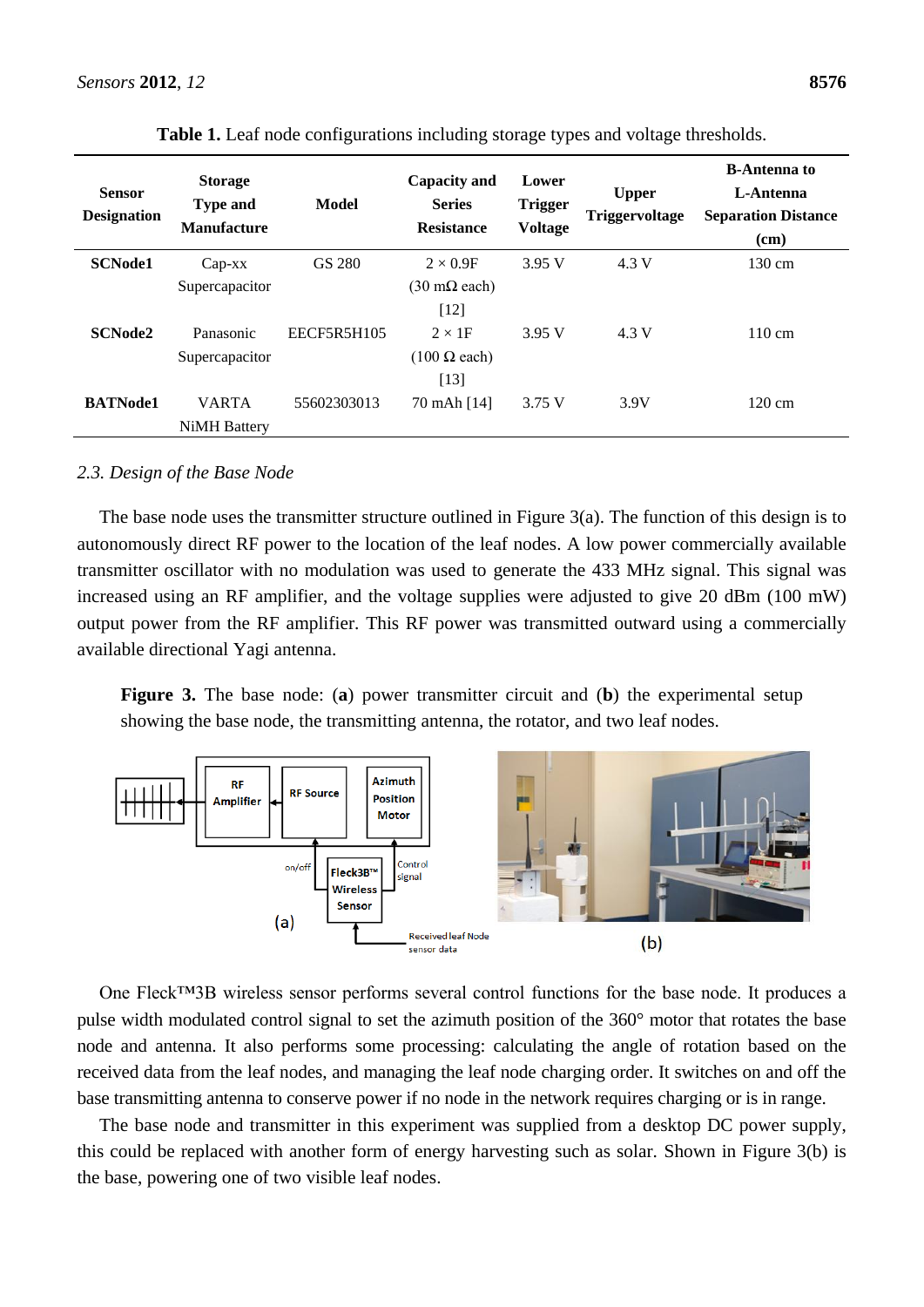#### *2.4. Programming of the Sensor Network*

Figure 4 shows the programming process flow for the leaf and base nodes. Multithread programming allows the single base node to receive and log data from the leaf nodes in the network. The base node performs a variety of functions according to the data packet received from the leaf nodes.





All the leaf nodes wake up on 1-minute intervals. Their wake-up schedules are staggered to prevent multiple leaf nodes from waking up at the same time. Upon waking up, the node checks its battery voltage; if this is critically low, the node will raise a flag in its normal transmission to indicate to the base node that charging is required; it then waits for a response from the base node. The base node will respond with a transmission to indicate whether the charging request has been accepted or denied. Charging is denied if another node is already receiving a charge.

If charging is denied the base node will add the leaf node's identification number to a charging queue and the leaf node will go back to sleep. If charging is accepted the base and leaf nodes will enter a seek protocol, which locates the azimuth position of the leaf node so that power can be supplied in that direction. The seek protocol operates through a cycle of base-to-leaf and leaf-to-base transmissions. The azimuth angle of the base node antenna is incremented by 7 degrees each cycle, corresponding to a fraction of the beam width of the transmitting antenna. As it does this power is only directed outward into a single azimuth sector. The protocol continues, incrementing the azimuth position, until the base node receives the strongest leaf node response, indicated by the condition given in Equation (1). Then the base node antenna remains stationary until the storage device reaches its upper trigger voltage as indicated in Table 1. The leaf node then enters its sleep mode to conserve power, still waking up on its regular 1 minute duty cycles to transmit its sensor data.

To improve the next seeking efficiency, the base node logs the azimuth angle of leaf nodes it has found to its memory. The next time a charging request is issued by a previously charged leaf node, the base node antenna can be rotated directly to the correct azimuth angle, reducing the time and energy required for the seek cycle. If the leaf node is stationary, charging will then begin straight away. If it is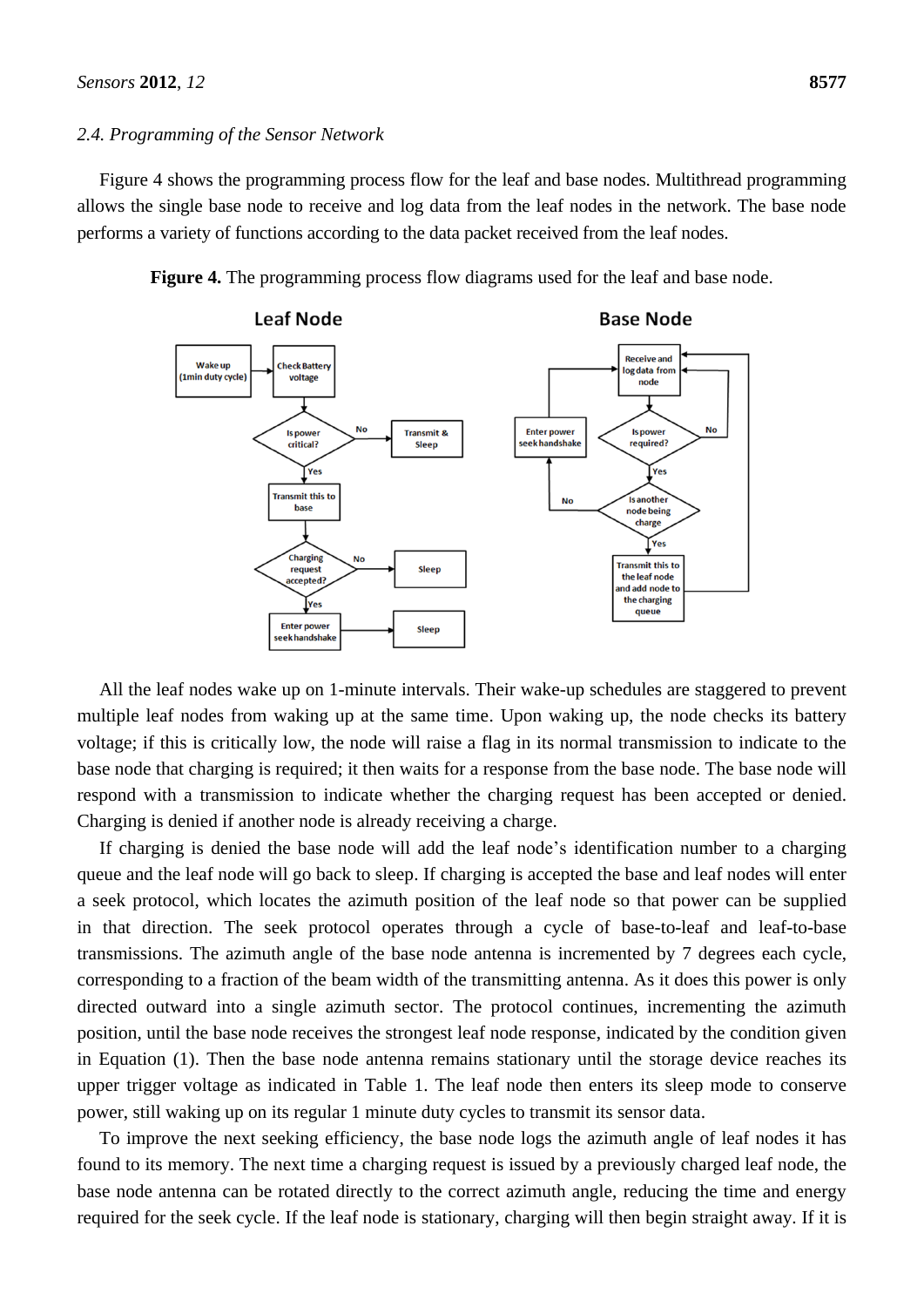a mobile node and moved since the last charge, it will enter the seek protocol allowing its new location to be found starting from its last known location.

#### *2.5. Multiple Node Power Transfer Requirements*

To identify whether the system is capable of supplying the power requirements to a sensor network it was important to quantify how much power is required to operate the leaf nodes in their different operational states. Because the leaf nodes performed no other functions for this experiment, there were only two states to consider; requiring or not requiring a charge. The average power was determined by measuring the current,  $i(t)$ , through a highly accurate, low-value resistor in series with the power source. This was repeated for both 3.5 V and 4 V supply voltage,  $v(t)$ . A time integral of the instantaneous power consumption,  $P(t) = v(t)i(t)$ , was calculated to give the energy required to supply the leaf node during the one minute duty cycle between transmissions. This was divided by the cycle time T to give the average power  $P_{av}$  required to run the leaf node, as shown in Equation (2). By increasing the cycle time, it is possible to reduce the average power required to run the sensor network, although as shown by McGarry [\[9\]](#page-15-13) a limit will be approached as the energy required while sleeping makes up the majority of the energy usage of the leaf node per cycle for any practical cycle time:

$$
P_{av} = \frac{1}{T} \int_0^T v(t)i(t)dt
$$
 (2)

Once the power consumption of the leaf node is known it can be compared to the maximum power that can be harvested  $P_{\text{har}}$  for a given leaf node position, and the time available to supply power to this leaf node as a member of the network. To describe this, a charge intermittency factor  $\mu$  defined by Equation (3) as the ratio of the time  $t_c$ , available for charging a leaf node to the total time t available for all nodes to be charged. This implies Equation (4) because all nodes must share the available time:

$$
\mu = \frac{t_c}{t}
$$
 (3)

$$
\mu_{\text{node1}} + \mu_{\text{node2}} + \dots + \mu_{\text{node n}} \le 1 \tag{4}
$$

Equation (5) then calculates the energy stored in the node after a time t where  $E_{start}$  is the initial energy stored in the battery or capacitor. Leakage from the storage device is neglected in Equation (5) but could become significant when  $P_{\text{har}}$  and  $P_{\text{av}}$  are low:

$$
E_{\text{node}}(t) = E_{\text{start}} + \mu P_{\text{har}}t - P_{\text{av}}t \tag{5}
$$

From the definition of Equation (3), the requirement indicating if adequate power is received by a leaf node to allow it to operate as part of the network is defined as:

$$
P_{har} \ge \frac{P_{av}}{\mu} \tag{6}
$$

Equations (4) and (6) must both be satisfied to supply the power requirements to a sensor network using the system. If these are not satisfied, the initial energy storage will eventually deplete in one or more leaf nodes, which will consequently power down. For a large multimode network the base node may make a decision to cease charging leaf nodes with low values of  $P<sub>har</sub>$  to give other leaf nodes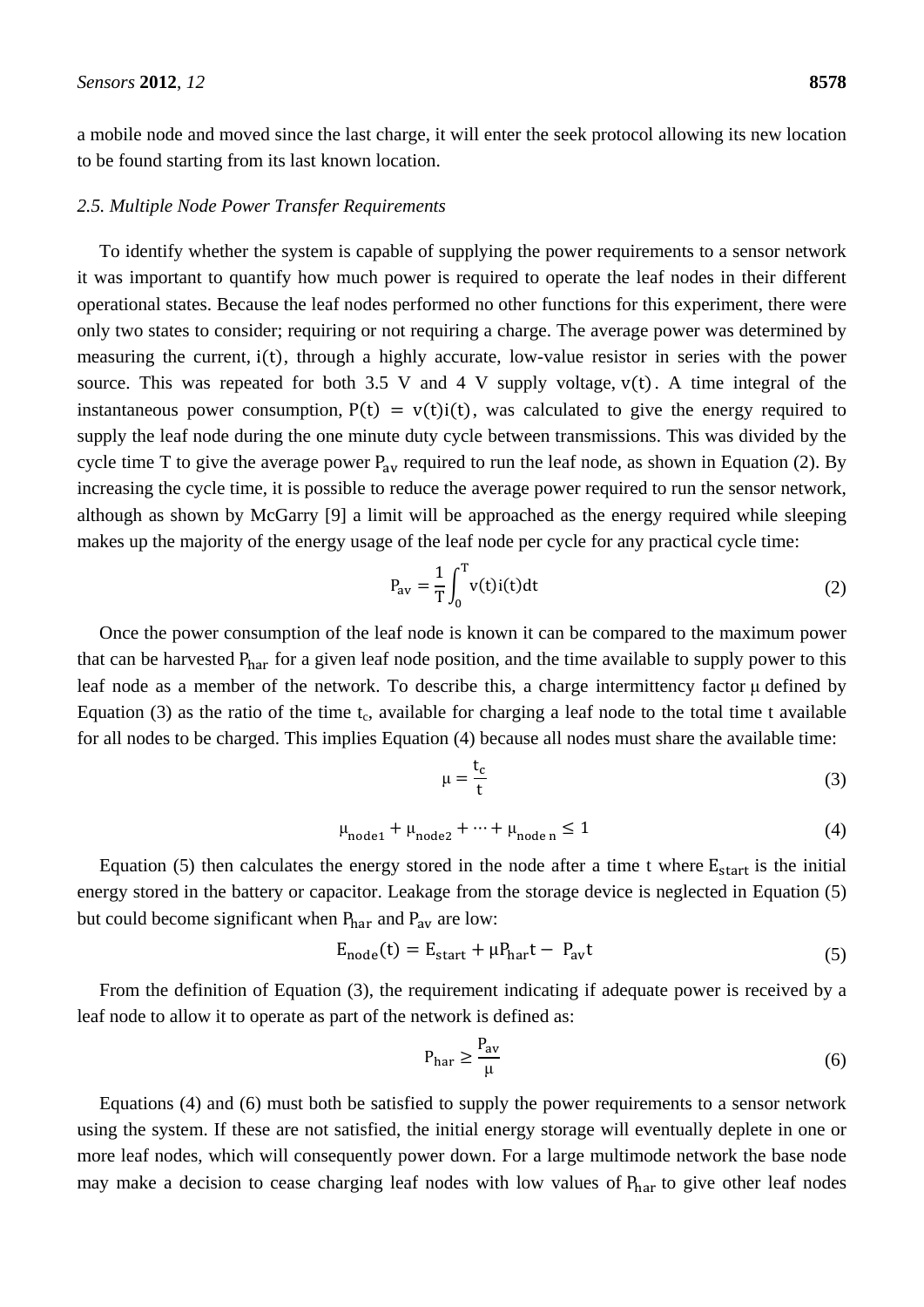priority, due to their more efficient charging, and thereby maintain the energy level of the complete network. The results reported below will clarify this analysis.

The leaf nodes require power to allow for the seek protocol to operate; if  $E_{node}(t)$  is zero on system start up or if power has depleted while charging another node this node will not be able to be found. To deal with this in the case where a node has not moved since the last charge and when no nodes require power the base could return to the last known position with an aim to 'jump start' that sensor again; in the current experiment this is not applied.

## *2.6. Verifying the RF Performance*

The antennas are operating in the near field, so equations for far field path loss cannot be used to determine the RF power level that can be received by the leaf-node antennas, and would also ignore the effect that mutual coupling will have on the power transfer. Instead, the antenna arrangement was modeled using CST Microwave Studio and a two-ray propagation model [\[15,](#page-15-14)[16\]](#page-15-15). Figure 5(a) shows this 3D model.

**Figure 5.** (**a**) The Microwave Studio model of the Yagi antenna and the whip antenna separated by 90 cm; (**b**) simulation verification in the laboratory.



The antennas are operating in the near field, so equations for far field path loss cannot be used to determine the RF power level that can be received by the leaf-node antennas, and would also ignore the effect that mutual coupling will have on the power transfer. Instead, the antenna arrangement was modeled using CST Microwave Studio and a two-ray propagation model [\[15,](#page-15-14)[16\]](#page-15-15).

The received power level was determined for different separation distances. The CST Microwave Studio analysis models the mutual coupling between the two antennas, and the two-ray propagation model accounts for the effect of reflections from the ground. In this simulation, as in the experimental setup, the antennas where located 1.7 m above the ground. It was assumed that the complex relative permittivity of a typical ground of this type is given by  $\varepsilon_{rc} = \varepsilon_r - j60\sigma\lambda$ , where  $\varepsilon_r$  is the real part of the dielectric constant of the ground relative to free space,  $\sigma$  is the conductivity of the ground, and  $\lambda$  is the wavelength of the transmitted signal in meters. Typical constants for concrete are  $\varepsilon_r = 15$  and  $\sigma = 0.005$  mΩ/meter [\[17\]](#page-15-16). These values, together with the wavelength corresponding to a transmitting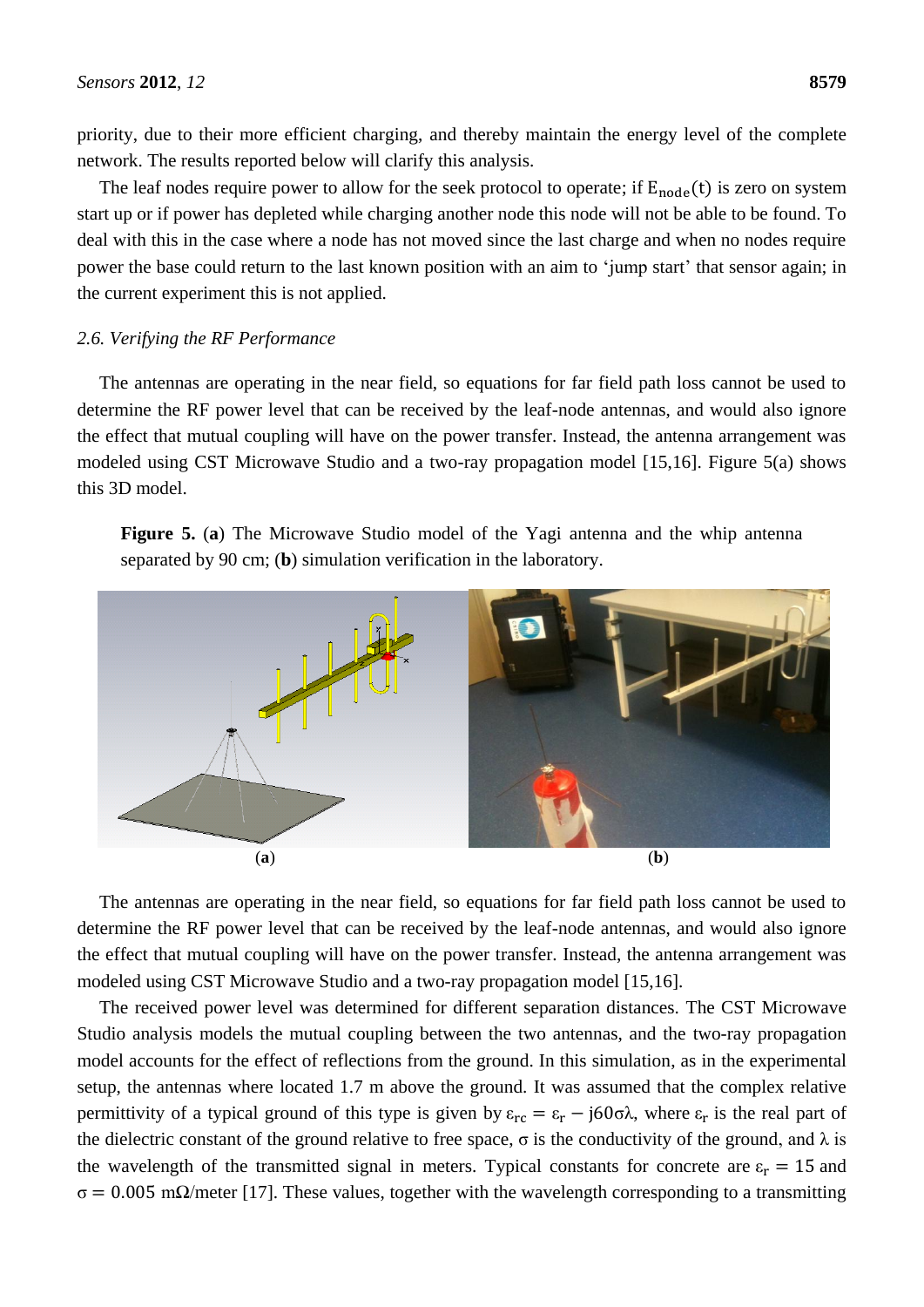frequency of 433 MHz, were used to calculate the Fresnel reflection coefficient for the two-ray model analysis. A simulation of the power transfer for a range of distances up to 3.3 m was performed.

The simulated power transfer was then verified in the laboratory (Figure 5(b)), using an RF power meter to measure the received power at each separation distance; at the same time the value for the power sense voltage was measured. The experiment was repeated for a variation of azimuth angles over 180° at a fixed separation distance of 1 meter to demonstrate the ability to track the position of the node sensor node while the base antenna is rotating in the seek protocol.

An analysis was conducted to verify that the impedance match is maintained between the 50  $\Omega$  leaf node receiving antenna and the harvesting circuit as the storage device charges. This was done using a network analyser to charge a single GS 280 Cap-xx supercapacitor at 6 dBm input power at 433 MHz. Measurements at regular time intervals for supercapacitor voltage, reflection coefficient S11, and the circuit input impedance were recorded. This allows a correlation between storage voltage and S11 to ensure the circuit is working efficiently.

To determine the complete AC to DC conversion efficiency, current was measured using a highly accurate current sense resistor placed in series with the storage device. The storage device was charge to 2.5 V and 6 dBm RF input power was supplied to the circuit, the reason these levels were used is detailed in Section 2.1. The power into the storage device was determined by multiplying the measured capacitor charge current by 2.5 V. Calculated power was divided by 4 mW (6 dBm) to determine the conversion efficiency.

The final analysis was to power the three nodes at the different separation distances detailed in Table 1. Each node was situated at 50 ° azimuth separation from one another; this was outside the beam width of the antenna. During the system operation, the storage element voltage for the three nodes was logged at a 5 kHz sample rate.

## **3. Results and Discussions**

## *3.1. Power Transfer and Sense Performance*

The plot in Figure 6(a), demonstrates the received power as separation distance increases. This shows good agreement between measured and simulated results. The main difference between the measured (red) and simulated (black) results are the first earth reflection multipath peak being offset by 0.3 meters. This can be attributed to the inability to model the propagation environment exactly, including multi path signals. In addition, there is an inability to include all the minor details of the antennas, especially that of the monopole antenna, into the CST Microwave Studio model. Another result demonstrated here is that the power transmission will operate indoors, which is a possible application for the system, as described as an important application in Section 1. Figure 6(a) also demonstrates and confirms a correlation between received power and sense voltage used for the tracking function. The sense voltage increasing fast until the condition in Equation (1) is met; and a much slower rate after this condition since power is flowing into the storage device.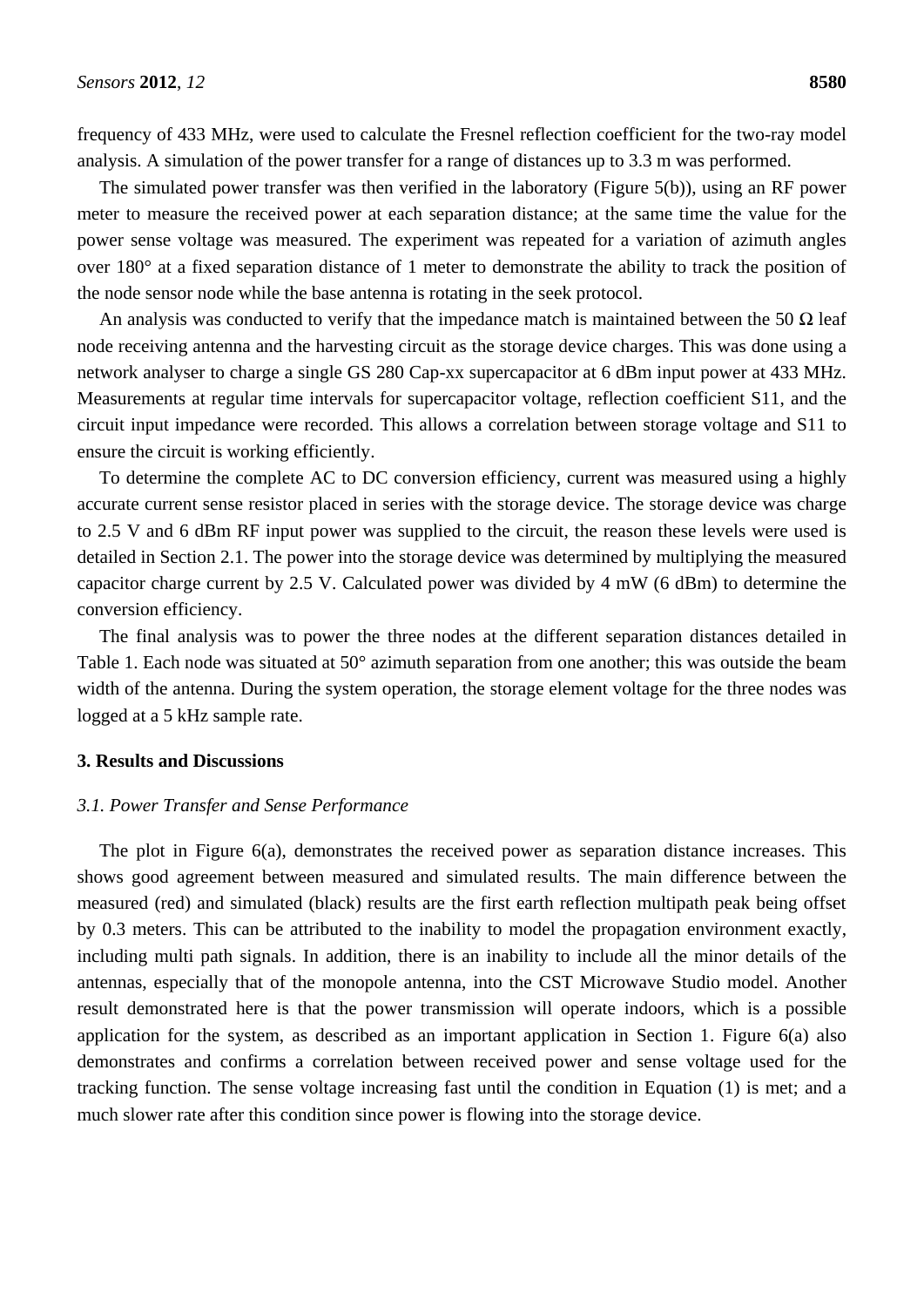**Figure 6.** (a) Received power and sense voltage as separation distance increases; (**b**) Plot of received power and sense voltage at different azimuth angles for antennas at 1-meter separation.



Figure 6(b) shows the measured received RF power and sense voltage at a separation distance of 1m while the antenna scans from −90° to 90° with the leaf node located at zero degrees. This plot verifies the use of the sense voltage to determine the alignment of the leaf node and the base transmitter. Comparatively to Figure 6(a), it can be noticed the peak of the sense voltage levels off as it meets the condition described in Equation (1).

The characteristic that causes the sense voltage to level off could be eliminated by programming the sensor to disconnect the harvester circuit from the battery during the seek protocol. This would have the effect that this voltage would go much higher when the antennas are aligned. As a result, the leaf nodes could make a more accurate assessment of the received power and hence a more accurate alignment between the antenna and the sensor node, the current system does not apply this.



**Figure 7.** (**a**) change of S11 as supercapacitor charges at 6 dBm; (**b**) Impedance change as supercapacitor charges.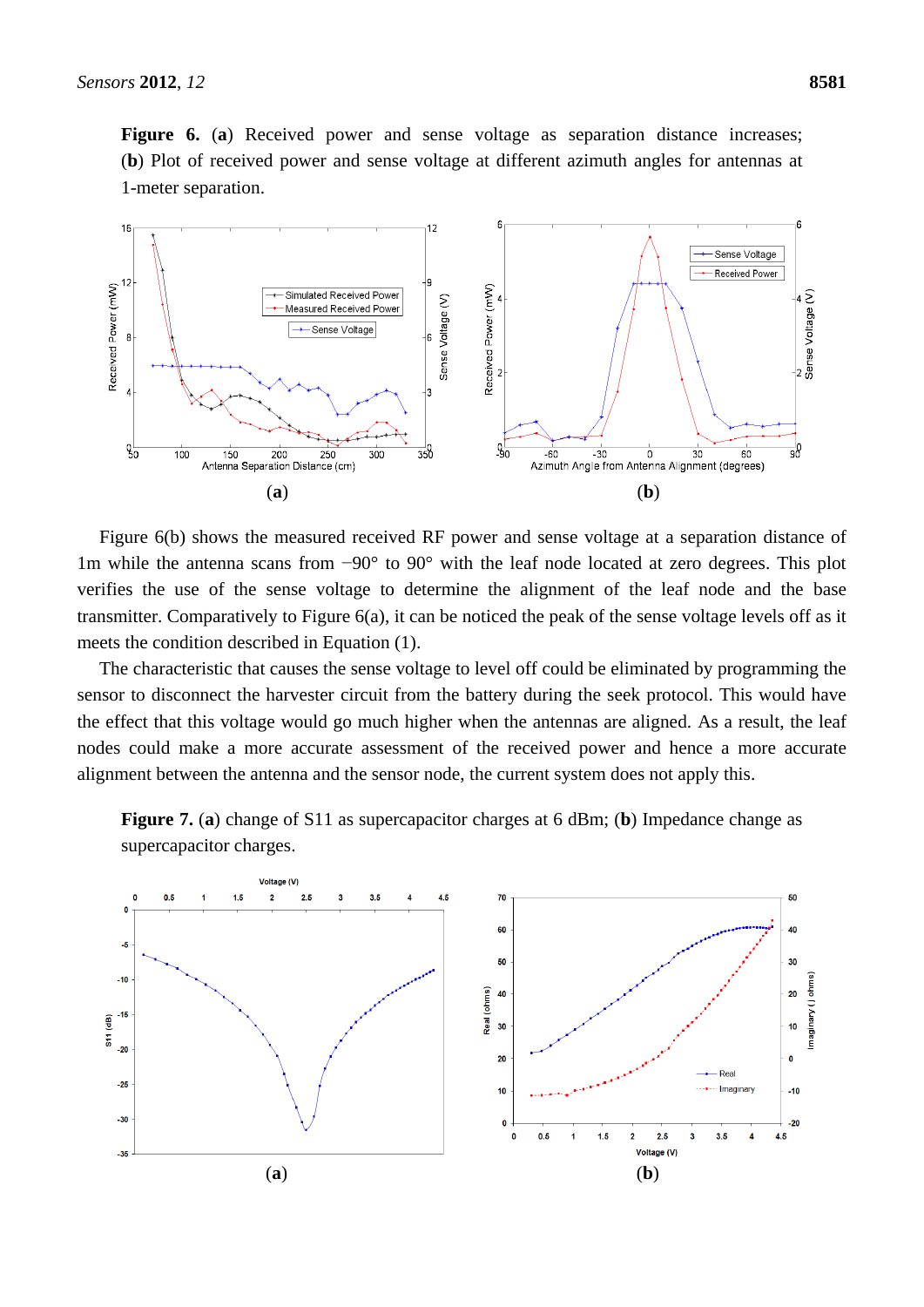Figure 7(a) demonstrates the measured change in S11 as the storage device charges. It can be seen that S11 reduces when not at the designed voltage due to the circuit impedance change as a result of the different diode currents in the rectifier circuit. Although S11 remains at a low enough level to allow for efficient rectification through this expected charge range. This demonstrates that it would be an advantage to use a storage device that maintains a constant voltage while it charges and discharges; one example would be to cycle a lithium polymer battery around 4.0 to 4.3 V.

Figure 7(b) shows the impedance change of the as the storage voltage increases the imaginary part of the input impedance becomes more inductive (red) and the resistive component increases (blue).

#### *3.2. Power Usage and Efficiency*

The average power for the 1-minute duty cycle, including the wake up function, transmit and sleep power between transmissions; when above the lower voltage trigger was 0.64 mW and when below the lower trigger level was 0.91 mW. The reason for this difference is the short receive time required to tell the node to sleep during the different mode of operation, as described in Section 2.4.

At the tuned operating parameters of 2.5 V storage device voltage and 6 dBm input power, S11 for the circuit was measured to be −31 dB. In addition, the complete AC to DC conversion efficiency of the harvesting circuit was found to be 39.1%. The substrate loss in the rectifier circuit, and to a lesser extent the impedance mismatch, is contributing to this efficiency. Full wave rectification could improve this, the effect of this on impedance change would need to be analysed. It should also be noted that if the conversion efficiency could be increased the range of the system would also increase.

#### *3.3. Sustained Operation*

The following describes the functions of the autonomous radio frequency supply system in operation using Figure 8 as a 3-hour snapshot of the system powering the three nodes and separation distances outlined in Table 1. The marked points highlight the programmed functions as discussed in Section 2.3. The results shown here are characteristic of the system operating, and are consistent for other time segments.



**Figure 8.** Storage voltage of three nodes being powered from the system.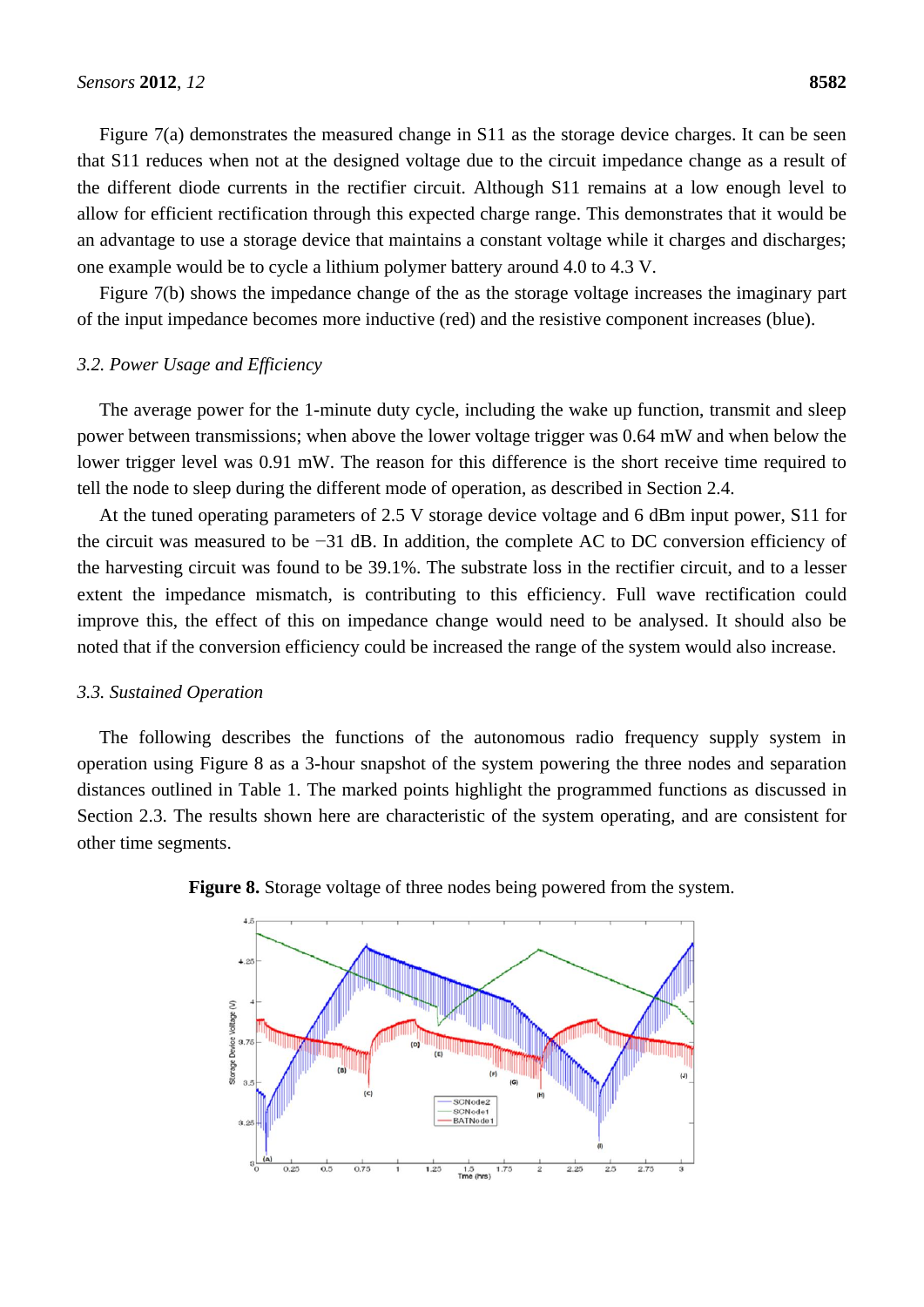Near the beginning of this time segment marked by (A), BATNode1 (a leaf node powered from a NiMH battery) has reached its upper trigger voltage and ceased charging. Since SCNode2 (a leaf node powered by a Panasonic supercapacitor) is below its lower trigger voltage, it has previously requested charging from the base and is sitting in the charging queue within the program on the base node. It then enters the seek protocol which can be noted by the lower spikes at (A); once found this node begins charging. Midway through the charge, noted by (B), BATNode1 has reached its lower trigger voltage, since SCNode1 is not 100% full, charge is denied. As mentioned in Section 3.2, the power required for the receive operation to tell BATNode1 to go back to sleep is the reason for the increased slope of discharge. When SCNode2 reaches its upper threshold voltage at (C), the base then seeks out BATNode1 until it is found and begins charging. Since this location is stored in the memory from the last seek search, the node is found straight away. If the node had moved since the last charge, it would have been found again and the new location stored in the memory. When BATNode1 reaches its upper trigger voltage at (D) no nodes require charging, at this point the base node shuts down the transmitter. This idles until SCNode1 requests power at (E) where the node is tracked and begins charging. This cycle continues, with these same functions reoccurring at (F–J), maintaining the energy storage levels of all nodes in the network.

A key comparison between the two supercapacitors can be made from Figure 8. Since the Panasonic supercapacitor has a relatively high series resistance compared to the Cap-xx supercapacitors, when a transmission is sent the storage voltage drops significantly: by approximately 0.24 V. The low series resistance of the Cap-xx supercapacitor is shown from the absence of the spikes on the green trace. Since the sensor will not operate if the voltage drops below 2.5 V, the Panasonic supercapacitor can only be discharged to 2.74 V, whereas the Cap-xx supercapacitor can still function down to 2.5 V. This increases the available energy that can be extracted from the Cap-xx supercapacitor in this application.

This 3-hour period and the measured leaf node power consumption can be used to clarify the evaluation given in Section 2.5. To simplify this evaluation an assumption was made that the node spends half of its operation time below the lower threshold, consuming 0.91 mW. For the charge rates demonstrated an extrapolation was made to cover a 24 hour period, Table 2 shows the estimated charge time required to supply the energy needs of each node in the network for a 24-hour period. It can be seen that SCNode2 which is positioned closest to the transmitter, requires the least charge time due to the higher received power at this distance followed by BATNode1 and SCNode1. As discussed in Section 2.4, the intermittent charge condition for this network  $(\mu_{\text{SCNode1}} + \mu_{\text{SCNode2}} + \mu_{\text{BATNode1}} < 1)$ is met (Table 2) and Equation (6) is satisfied for each leaf node in the network. The 1.5 hour shut down time, indicated in Table 2, could be used to power a node at a very short distance or low operating power requirements. Alternatively it could be used to ensure that no nodes in the system will power down.

| <b>SensorDesignation</b> | <b>Charge Time Requiredin 24 Hours</b> | IntermittencyFactor µ |
|--------------------------|----------------------------------------|-----------------------|
| <b>SCNode1</b>           | 9.03                                   | 0.38                  |
| <b>SCNode2</b>           | 4.97                                   | 0.21                  |
| <b>BATNode1</b>          | 8.49                                   | 0.35                  |
| <b>Shut down time</b>    | 1.51                                   | 0.06                  |

**Table 2.** Break down of charge time required over 24 hours.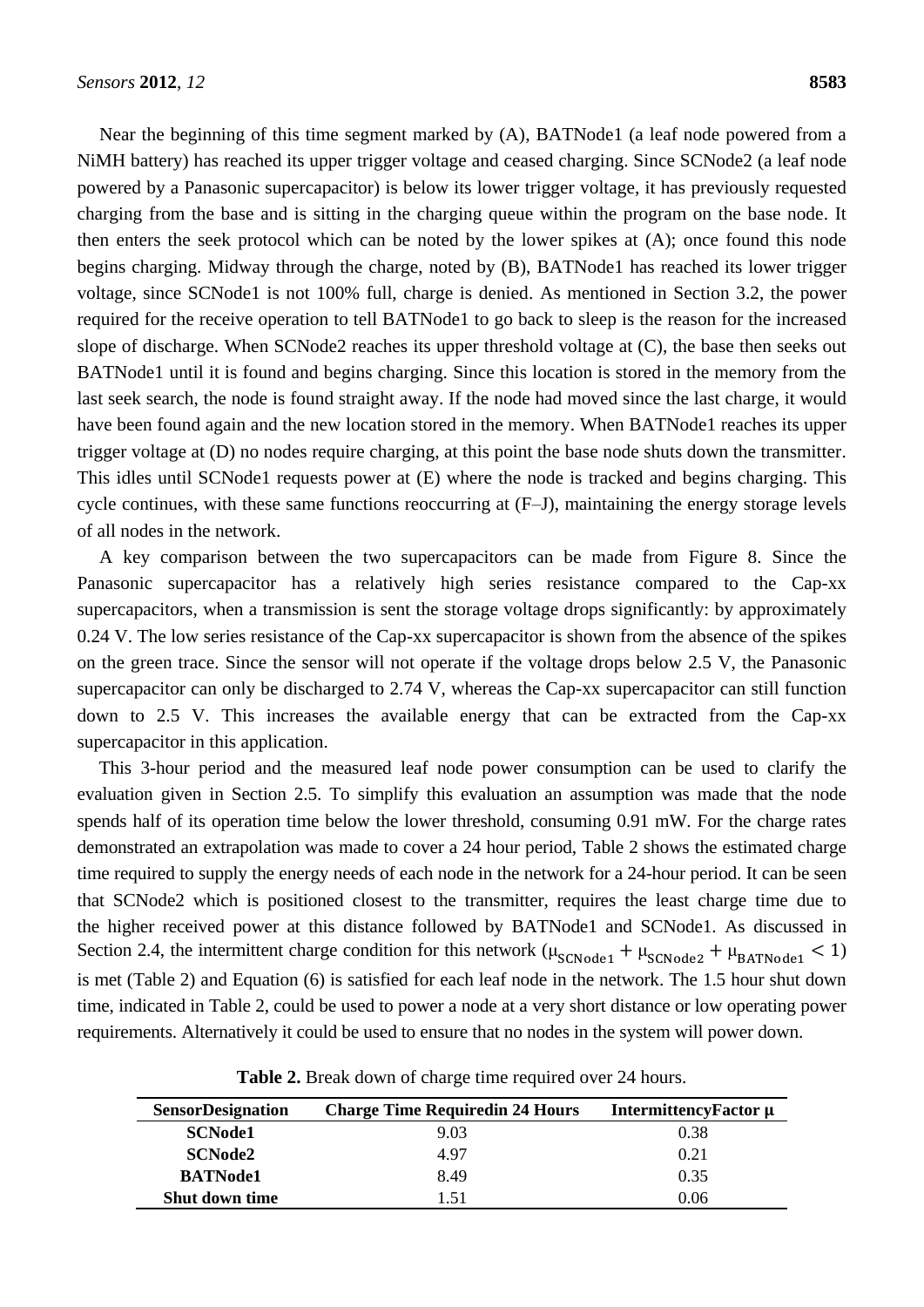In summary, this clearly demonstrates that the system has the ability to supply power to many sensors at short range or fewer sensors at a longer range. Overall, a system that supplies a small number of nodes at short range may have niche applications, for example animal tracking by situating a charge station near feeding or water sources. The ability to increase the range will allow for an expansion of applications. Range can be increased by reducing the power consumption of the leaf nodes. For instance, the sensors discussed in [\[7](#page-15-6)[,8\]](#page-15-7) are able to operate on 2  $\mu$ W to 2 mW; if the operation is on the lower end of the scale, from Figure 6(a) and along with the circuit efficiency, the system should be able to operate at more than 3 meters. Additionally, reducing the node power consumption reduces the value of  $\mu$  which means more nodes can be powered for the same distances above. The range of the system can also be increased by increasing the efficiency of the harvesting circuit to higher than 39.1%, *i.e.*, through full wave rectification. Finally, range can be increased by increasing the gain of the transmitting antenna resulting in a narrower beam and less power being transmitted to locations where no nodes are situated.

#### **4. Conclusions**

A system utilising the sensor's processor power and minimal number of components has been designed that will allow a network of sensor nodes be tracked and powered by means of radio frequency power transfer, allowing indefinite operation of the sensor network. To do this a harvesting/rectifying circuit exhibiting good conversion efficiency (39.1%) has been implemented. The charging circuit impedance, as battery or supercapacitor voltage changes, has been characterised demonstrating a maximum S11 value of −31.5 dB at the tuned input parameters. The near field CST simulated results obtained for the power transfer has shown good agreement with measurements and confirmed that sufficient power can be transferred in an indoor application. It was also demonstrated that the sense voltage output of the harvesting circuit along with the seek protocol can be used to determine if RF power is being received and used as a method of tracking the position of the sensor nodes.

Results showed that a network containing three leaf nodes has been continuously powered by the system. This demonstrated that sufficient power for these three nodes could be supplied. The issues in supplying the energy needs from a controllable intermittent energy source have been discussed such as the need to priorities one sensor over another and to apply additional protocols to deal with this.

Included in this examination is a comparison of two commercially available supercapacitors; it has been noted that the high series resistance, 100  $\Omega$ , of the Panasonic supercapacitors reduces the available energy when high currents are drawn from the supercapacitor.

## **Acknowledgements**

The authors would like to thank Trevor Bird and Robert Shaw for their valuable input into the harvesting circuit design and testing. The authors would also like to thank Geoff. James for his assistance in the review and advice in writing this article. This work was completed as part of the Transformational Capability Platform, Sensor and Sensor Networks, CSIRO.